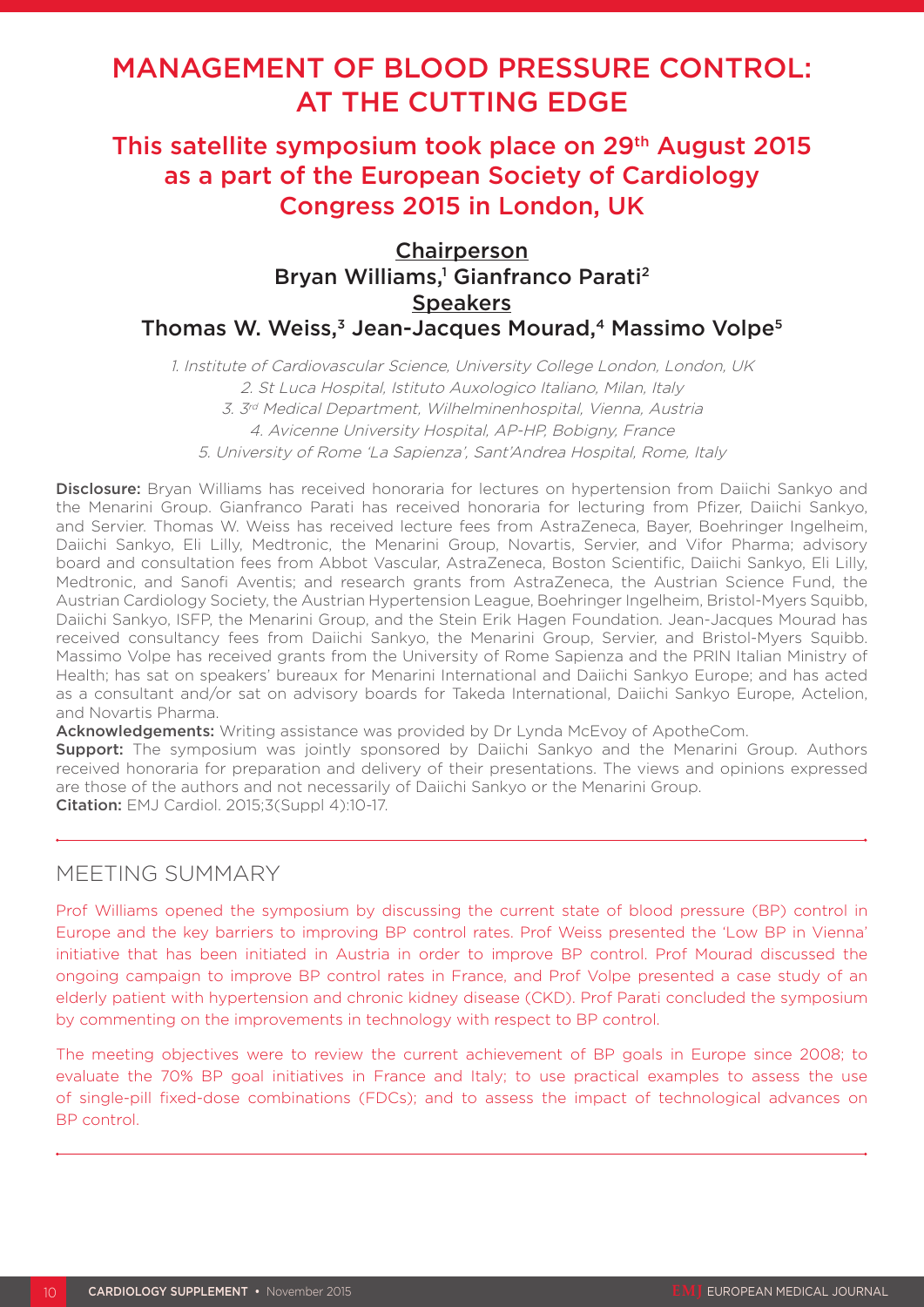## Chairperson's Introduction: What Are the Key Barriers That Are Holding Back Improvements in Blood Pressure Control in 2015?

#### Professor Bryan Williams

Rates of BP control (BP <140/90 mmHg) are suboptimal in the majority of countries across Europe, with many countries having a control rate  $50\%$ <sup>1-3</sup> Barriers to achieving optimal BP control, identified in the 2013 guidelines from the European Society of Hypertension (ESH) and European Society of Cardiology (ESC), include therapeutic or physician inertia; low patient adherence to therapy; and deficiencies within the healthcare systems that do not encourage or allow for a system-wide approach to improving treatment.4 Achieving good BP control will result in significant savings to the healthcare economy, despite the costs of therapy. In the USA, 56,000 fewer cardiovascular events and 13,000 fewer deaths would occur each year if previously untreated patients were treated according to the guidelines.<sup>5,6</sup>

Non-adherence to treatment is a significant issue and may have significant consequences in this high-risk illness. A study of 367 patients with uncontrolled hypertension, including 108 with treatment-resistant hypertension, showed that, of the patients with uncontrolled BP (n=76) on ≥4 drugs, half (53%) were non-adherent, of whom 30% demonstrated complete non-adherence to treatment when blood drug levels were tested.7 A direct relationship has been demonstrated between the number of drugs that a patient is prescribed and the likelihood of the patient being adherent, with patients on more medications being less likely to adhere to therapy (Figure 1).<sup>8</sup>

A simplified treatment approach, such as the Simplified Therapeutic Intervention to Control Hypertension (STITCH)-care algorithm used in Canada, may be a potential solution to nonadherence. A study has demonstrated significantly improved levels of BP control using the STITCHcare algorithm, in which patients were started on treatment with a combination of two treatments with subsequent up-titration of dose and addition of further diuretics in a step-wise approach, compared with the usual standard of care.<sup>9</sup> Similarly, a study in which patients were allowed to self-monitor their BP and up-titrate their own medication according to an algorithm found highly significant improvements in BP control compared with patients being managed by their regular physician.10,11



Figure 1: Blood drug-detection levels and adherence.<sup>8</sup>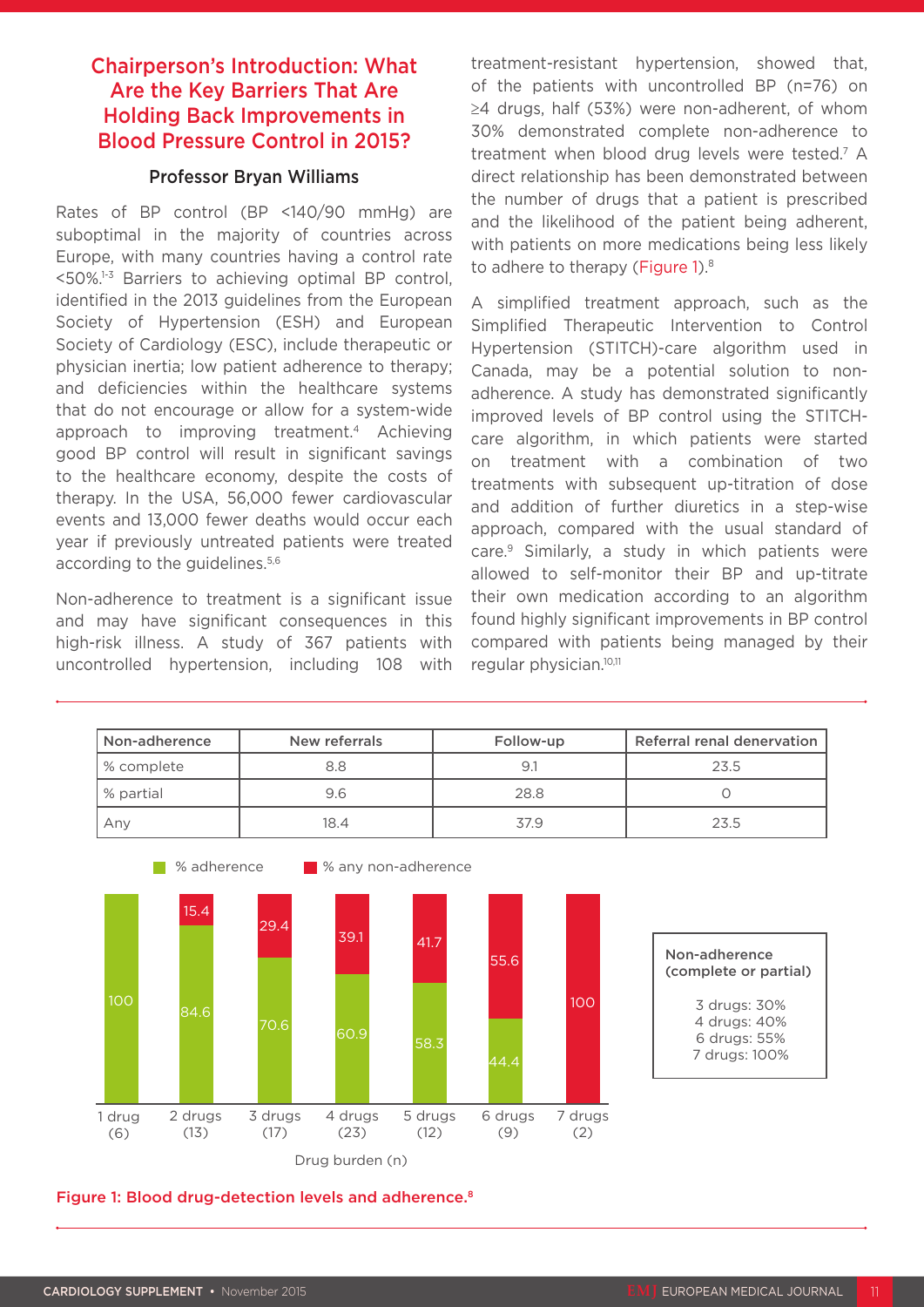Although efficacy of available medications has been demonstrated, two important questions remain: how can we encourage patients to take the medications, and how do we encourage the physicians to prescribe them?12

### Blood Pressure Parameters Today: Has There Been Any Change Since 2008?

#### Professor Thomas Weiss

A white paper was published in 2008 in response to the suboptimal rates of BP control across Europe,13 and which encouraged physicians to drive awareness of the dangers of hypertension, increase patient education, encourage patients to be more accountable for their health, and to simplify treatment. In comparison with European rates of BP control that range from 17-46%,<sup>14-16</sup> Canada has demonstrated superiority with 65% of patients achieving optimal control.17 However, implementation of disease management programmes has improved rates of BP control in several European countries.<sup>1-3</sup>

In Austria, a prospective registry that includes approximately 10,000 patients has commenced in collaboration with the Pharmacists College Vienna (urban) and Lower Austria (rural). All patients with a prescription for an antihypertensive drug are included. Information collected includes BP, socioeconomic data, comorbidities, and comedications. These data will be used to obtain information on the types of antihypertensive medications that are prescribed and the percentages of patients with controlled BP, and will permit various comparisons such as BP control in rural versus urban areas.

In parallel with the registry, a hypertension management programme, 'Low BP in Vienna',<sup>18</sup> is being developed that aims to: enhance BP control in primary care; raise general practitioner (GP) awareness of BP control; introduce GPs to standardised and simplified titration measures with single-pill FDCs; provide data on BP control in primary care in Vienna; and identify patients with treatment-resistant hypertension.

The study is based on two concepts. Firstly, it aims to use an effective intervention in the general population as per the Canadian STITCH study. According to the STITCH algorithm, $9$  a patient with uncontrolled hypertension starts on an angiotensinconverting enzyme (ACE) inhibitor and diuretic, or an angiotensin receptor blocker (ARB) and diuretic.



#### Figure 2: Low BP in Vienna study design. BP: blood pressure.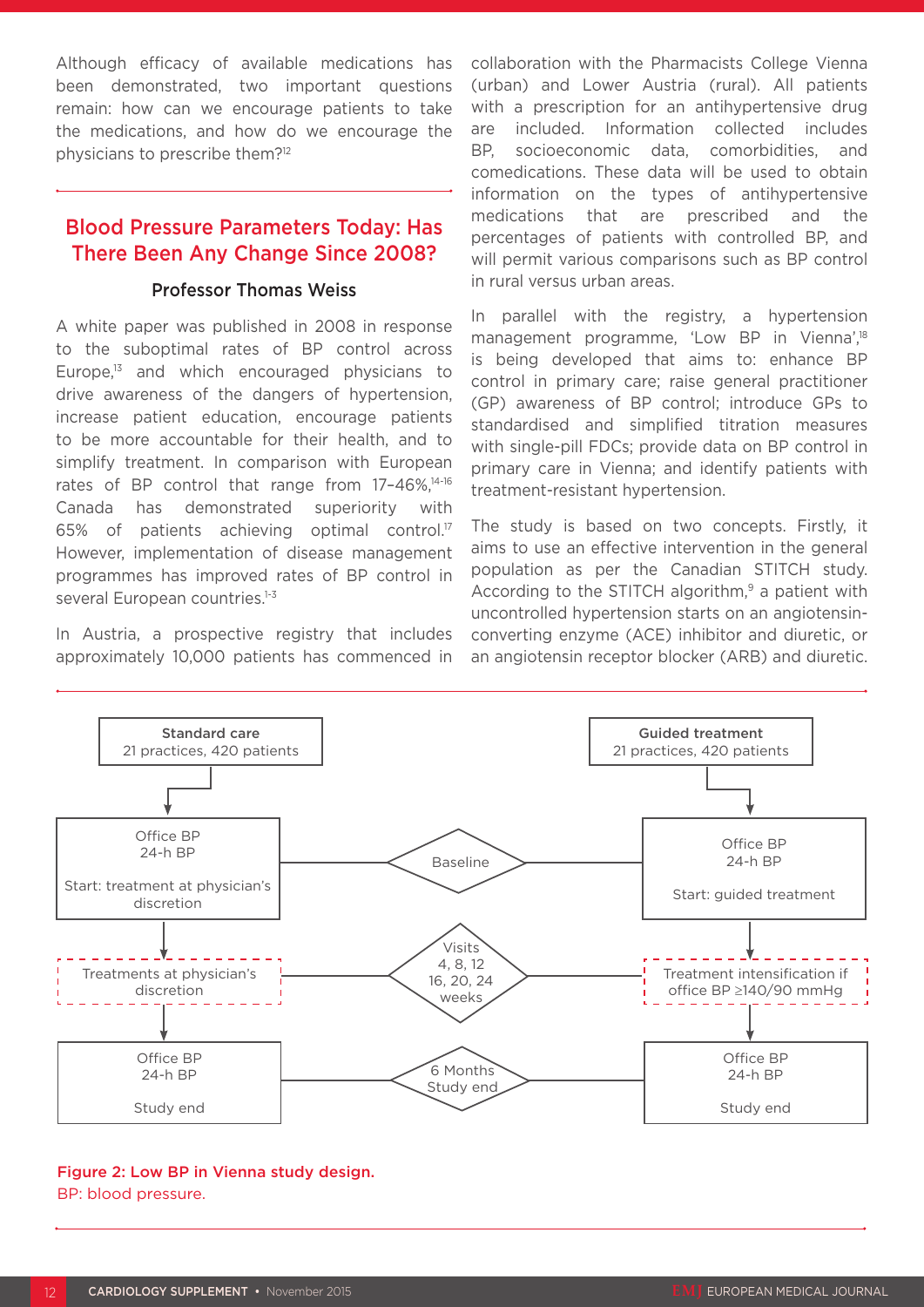If BP is not controlled, the medications are uptitrated to the highest dose. A calcium channel blocker (CCB) may be added and up-titrated, followed by an alpha or beta-blocker or spironolactone, if treatment remains unsuccessful. The second concept involves the use of a simple treatment regimen that is easy for the doctor and for the patient. The BP Control in all Subgroups with Hypertension (BP-CRUSH) trial evaluated olmesartan and amlodipine, prescribed at the lowest dose, using single-pill FDCs throughout the treatment regimen, resulting in maximum doses of olmesartan, amlodipine, and hydrochlorothiazide of 40 mg, 10 mg, and 25 mg, respectively.<sup>19</sup> The high level of BP control (90%) achieved in this trial may not be achievable in a real-world setting. However, even a smaller improvement will still be very important.

In the Low BP in Vienna trial, 840 patients from 42 practices have currently been included and results are expected in approximately 1 year. Physicians are randomised 1:1 to provide standard of care or the guided treatment protocol (Figure 2).

For standard of care, the treatment regimen is at the physician's discretion. Monthly visits are recommended but not protocol-mandated. In the guided treatment arm, treatment intensification is conducted as per the study's algorithm, based upon the BP-CRUSH algorithm<sup>19</sup> if office BP is above 140/90 mmHg. Patients begin with the lowest possible single-pill FDC of olmesartan and amlodipine, which is then up-titrated to the maximum dose of the triple therapy comprising olmesartan, amlodipine, and hydrochlorothiazide using single-pill FDCs throughout. Patients already taking antihypertensive medications start at different points in the algorithm, depending on their medical history. The primary endpoint is the proportion of patients with an office BP under 140/90 mmHg after 6 months; the secondary endpoint is improvement in 24-hour BP profile after 6 months.

Although there has been much improvement since 2008, 100% BP control has not yet been achieved. The 2008 white paper is currently being updated, with a focus on: achieving the BP target of <140/90 mmHg; reducing inertia to treatment intensification; simplifying treatment, e.g. through the use of FDCs; improving patient empowerment; and involving other stakeholders in the control of BP.

## How Have Initiatives Implemented in France and Italy to Achieve 70% Blood Pressure Control Among Treated Hypertensives Changed the Situation?

#### Professor Jean-Jacques Mourad

The French Ministry of Health began a campaign against stroke in 2012, the objective of which was to achieve BP control rates of 70% by 2015.20 Although the rate of BP control (45%) was good in comparison with some other countries, it was felt that the newer recommendations were not making any further improvements in BP control in France. The campaign aimed to focus on the two main barriers to improvement in terms of BP control rates: inertia with regards to treatment intensification and non-adherence to current therapies. The campaign's guidelines stated that patients' BP should be controlled within a 6-month period after initiation of antihypertensive therapy. If this was not possible, patients were to be referred to a specialist. It was recommended that GPs should switch to combination therapy after initial failure with monotherapy, preferably using an FDC. In addition, it was highlighted that at least one-third of patients require triple therapy, and it was recommended that triple therapy should be proposed if the patient was not controlled by two different combination therapies at different dosages. The campaign's seven key points were included in a booklet that was released in 2012.20

In a survey conducted in the general French population in 2006, the global BP control rates in patients aged 18–74 years were around 50%, with generally more female patients being controlled from age 45 years onwards. $21$  The survey also identified an over-reliance on monotherapy, with 36% of patients treated with just one drug, of which only 35% were uncontrolled.

Surveys conducted in GPs' offices in 1994 and 1999 showed that almost one in two patients entering GP offices in France were hypertensive and that only 32% of patients were achieving the target of hypertension treatment in 1999.<sup>22</sup> A similar survey conducted in 2014 involved 1,000 GPs working in France (the PASSAGE Survey).<sup>23</sup> The GPs were requested to include the first consecutive 20 hypertensive patients that entered their offices from autumn to winter 2013/2014. The definition of BP control was set as BP <140/90 mmHg for all patients, excluding patients aged >80 years in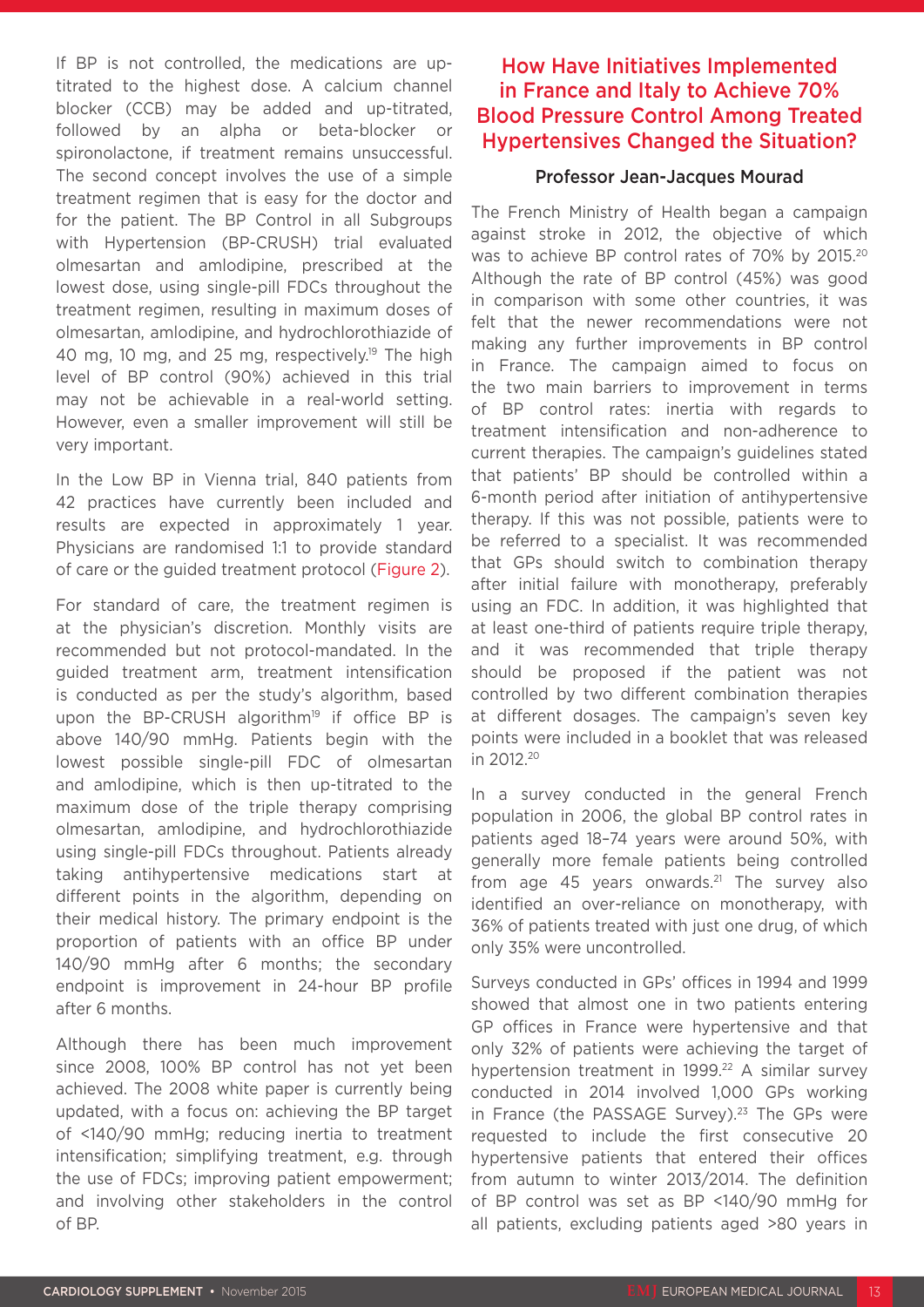whom systolic BP should be <150 mmHg. BP control rates were comparable with results from recent surveys conducted in the general population. The majority of elderly hypertensive patients in France were on target, likely due to the increased threshold for BP control in this group. Interestingly, the number of antihypertensive treatments used seemed to be the only modifiable factor that was positively associated with BP control.

A similar initiative in Italy that aims to achieve BP control in 70% of treated patients recommends more extensive use of dual or triple combination therapy, and advocates for the use of single-pill combinations to improve adherence and maintain optimal BP control.<sup>24</sup>

## Has the Introduction of Single-Pill Fixed-Dose Combinations Affected Blood Pressure Management? Presentation of a Patient Case: The Elderly Patient with Chronic Kidney Disease

#### Professor Massimo Volpe

Prof Volpe presented the case of an elderly patient with hypertension and CKD. The patient was male, 74 years old, and of normal height, weight, and body mass index. He was a former smoker with a relatively high cardiovascular risk profile, including hypercholesterolaemia treated with atorvastatin, and carotid atherosclerosis treated with aspirin. There was mild renal impairment. The patient had a 20-year history of hypertension, which had been treated mostly with a beta-blocker, diuretic, and dihydropyridinic CCB. Home BP control was poor and the patient had fatigue. The referring physician added an ACE inhibitor (low-dose ramipril) and titrated the dosage of the CCB to twice daily (BID). The patient stopped treatment as he felt no improvement in BP control and thought there were too many pills to take.

Upon referral, the electrocardiogram findings indicated that the patient was likely to have future atrial fibrillation or heart failure. Renal artery ultrasound was relatively normal and carotid artery ultrasound showed a mild increase of the intima–media thickness, without haemodynamic effects. The creatinine level was 1.5 mg/dL, with an estimated glomerular filtration rate of 49 mL/min/1.73 m2. Cholesterol was well controlled

and the patient had mild albuminuria and microalbuminuria of 37 mg/24 hours.

Home BP was 160/80 mmHg and office BP was 168/88 mmHg. The patient had a heart rate (HR) of 64 beats per minute (bpm). Daytime (159/81 mmHg) and night-time (136/74 mmHg) 24 hour BPs were abnormal. The patient was taking atenolol 50 mg as half a pill BID, chlorthalidone 25 mg, nifedipine slow release 30 mg BID, aspirin, atorvastatin, and a proton-pump inhibitor. The patient was determined as high-risk, with predominantly systolic hypertension resistant to multiple drug combination therapies, and mild CKD.

Use of ACE inhibitor-based therapy in the Hypertension in the Very Elderly Trial (HYVET) reduced the risk of death and stroke.<sup>25</sup> while data from the Losartan Intervention for Endpoint Reduction (LIFE) trial showed that, in a cohort of patients with isolated systolic hypertension, ARB therapy resulted in a significant reduction in the composite primary endpoint (cardiovascular death, stroke, or myocardial infarction) and total mortality.26 A recent meta-analysis showed that use of renin–angiotensin system (RAS) blockers is one of the most effective BP-lowering strategies to provide renal protection.<sup>27</sup> ARBs were shown to provide significant protection against the development of end-stage renal disease, and also promote regression of albuminuria; this effect was even stronger with a combination of ARBs and CCBs.27

A practical, individualised platform has been developed to identify antihypertensive strategies using a single-pill, ARB-based combination therapy.28 Based on this strategy, the current case of an elderly patient with isolated systolic hypertension could benefit from a combination of an ARB with hydrochlorothiazide. With respect to the microalbuminuria and nephropathy observed in this patient, the patient may also benefit from a combination of an ARB and CCB. Triple therapy may also be useful if control is not achieved on dual therapy. ARBs have been shown to be efficacious in elderly patients. The Efficacy and Safety in elderly Patients with Olmesartan medoxomil versus Ramipril Treatment (ESPORT) trial found a significant improvement in 24-hour BP control with olmesartan compared with ramipril in elderly patients.<sup>29</sup>

The fatigue experienced by the current patient could have been related to his treatment with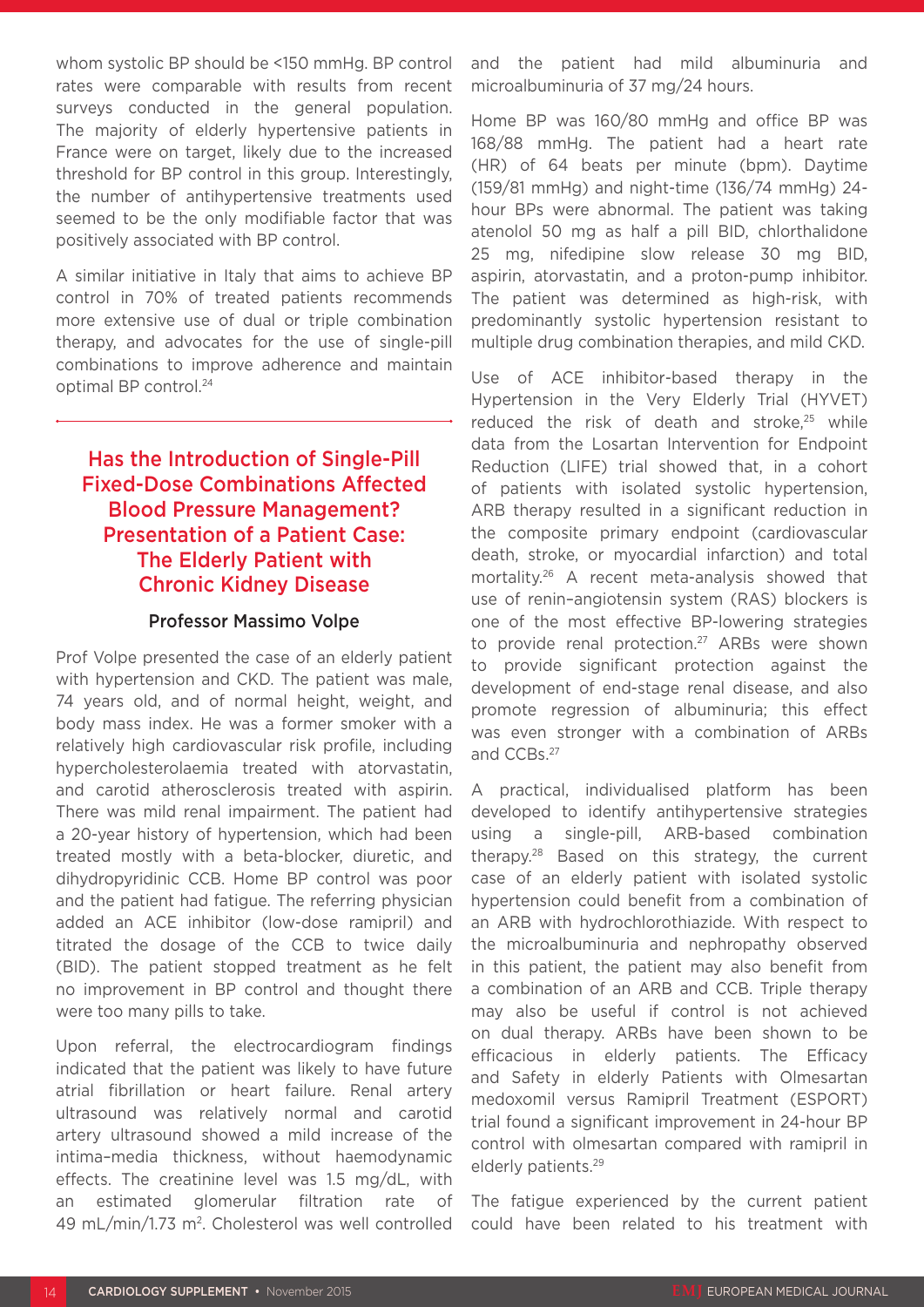beta-blockers. Therefore, chlorthalidone and nifedipine were discontinued and single-pill FDC therapy with olmesartan 20 mg and amlodipine 5 mg was commenced. At 1-month follow-up, there were no relevant side effects or adverse reactions, home BP was 150/70 mmHg, office BP was 152/82 mmHg, HR was 64 bpm, and creatinine level was more or less unchanged. Olmesartan and amlodipine were titrated to 40 mg and 5 mg, respectively. At 6-month follow-up, the patient reported fatigue as having a major impact on his quality of life and wished to take fewer pills. The beta-blocker was discontinued and a thiazide diuretic was directly combined with the ARB and CCB in a single pill as a triple therapy.

After 9 months of treatment, home BP and office BP had improved. Creatinine remained similar and 24-hour BP was satisfactory. This study highlighted the potential utility of ARB-based therapy for poorly controlled hypertension in elderly patients with CKD, and also the importance of singlepill FDCs in non-adherent patients. The practical platform28 used in this case may be a companion for treatment of most cases of hypertension, even when the patients appear to be treatment-resistant.

## The Impact of New Technology Like Home Blood Pressure Monitoring and Smartphone Apps on Blood Pressure Control

#### Professor Gianfranco Parati

A recent study has shown that only 13% of physicians are proactively utilising strategies to improve poor BP control, such as increasing dose and adding or switching to another drug.<sup>30</sup> Home BP monitoring with the use of new technologies, telemonitoring, and the recent progress in smartphone apps and patients' management software may help to improve BP control. Studies have shown that increases in home BP are more likely to predict increased risk of cardiovascular death compared with office BP,<sup>31</sup> while a recent meta-analysis has shown that home BP monitoring improves BP control.<sup>32</sup> In addition, the improved BP control achieved with home BP monitoring may be associated with improved patient adherence to treatment.<sup>33</sup>

It is often not possible to go through patient logs of BP values in detail during the short consultation times available. Telemonitoring may be a useful adjunct to home BP monitoring: data are collected, organised, analysed, and sent to the GP by email before each visit. The TeleBPCare study found that telemonitoring resulted in an important and significant increase in control of ambulatory BP compared with regular care, and also resulted in improved adherence.<sup>34</sup>

There are many smartphone apps available for healthcare, lifestyle, and wellbeing. Software is available to analyse the data on the physician's computer, in order to facilitate data interpretation and inform subsequent therapy decisions. The widespread availability of smartphones may provide potential for better care. There are a variety of different apps that permit measurement of HR, oxygenation, blood flow, and BP. However, few apps are validated and almost none are supported by the relevant scientific societies. Combining apps with a BP-monitoring device results in the formation of a medical device that requires legal regulation.35

The ESH has developed a specific, validated, and supported app for smartphones as part of the EUROHYPERTENSION project, with the aim of improving interaction between patients and physicians. This app allows collection of BP data and monitoring of changes over time, which can be easily sent directly to the patient's physician. In addition, users can obtain a simple summary of the ESH/ESC guidelines and information on hypertensive centres throughout Europe, thereby allowing the user to find and get in touch with experts for management of their hypertension. This app may be combined with the dedicated software that is in development for use by physicians to collect the data. This app may facilitate the achievement of BP control and a reduction in major cardiovascular risk factors, such as smoking, hypercholesterolaemia, and glycaemia.

In summary, the rate of BP control in Europe is still unacceptably low, especially considering the number of medications available and the progress in technology. Improvements in patient adherence to treatment and physician inertia to treatment intensification may help to improve BP control rates. It is important to consider the reasons behind patients' non-achievement of goals, e.g. due to side effects, difficulties in obtaining the prescription, and poor local healthcare system support, and therapies should be selected by matching with the individual patient's needs.Simplification of the therapeutic contact system is essential; single-pill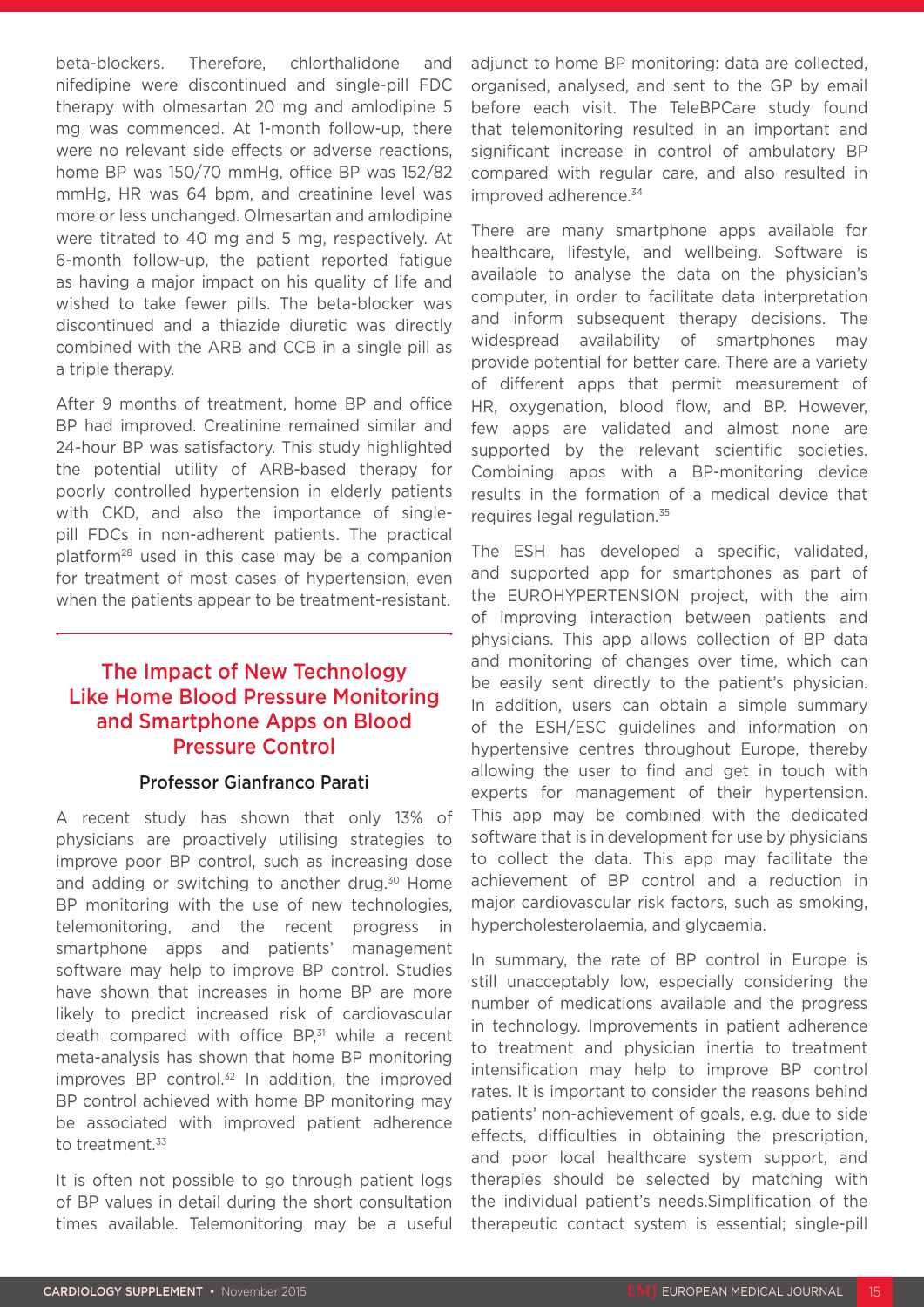FDCs may help in improving adherence. Information through better use of home BP monitoring with

#### **Click here** to view full symposium.

#### REFERENCES

1. Banegas JR et al. Achievement of treatment goals for primary prevention of cardiovascular disease in clinical practice across Europe: the EURIKA study. Eur Heart J. 2011;32(17):2143-52.

2. Tocci G et al. Blood pressure control in Italy: analysis of clinical data from 2005-2011 surveys on hypertension. J Hypertens. 2012;30(6):1065-74.

3. Falaschetti E et al. Hypertension management in England: a serial crosssectional study from 1994 to 2011. Lancet. 2014;383(9932):1912-19.

4. Mancia G et al. 2013 ESH/ESC Guidelines for the management of arterial hypertension: the Task Force for the management of arterial hypertension of the European Society of Hypertension (ESH) and of the European Society of Cardiology (ESC). J Hypertens. 2013;31(7):1281-357.

5. Moran AE et al. Cost-effectiveness of hypertension therapy according to 2014 guidelines. N Engl J Med. 2015;372(5): 447-55.

6. James PA et al. 2014 evidence-based guideline for the management of high blood pressure in adults: report from the panel members appointed to the Eighth Joint National Committee (JNC 8). JAMA. 2014;311(5):507-20.

7. Jung O et al. Resistant hypertension? Assessment of adherence by toxicological urine analysis. J Hypertens. 2013;31(4):766-74.

8. Tomaszewski M et al. High rates of non-adherence to antihypertensive treatment revealed by high-performance liquid chromatography-tandem mass spectrometry (HP LC-MS/MS) urine analysis. Heart. 2014;100(11):855-61.

9. Feldman RD et al. A simplified approach to the treatment of uncomplicated hypertension: a cluster randomized, controlled trial. Hypertension. 2009;53(4):646-53.

10. McManus RJ et al. Effect of selfmonitoring and medication self-titration on systolic blood pressure in hypertensive patients at high risk of cardiovascular disease: the TASMIN-SR randomized clinical trial. JAMA. 2014;312(8):799-808.

11. McManus RJ et al. Telemonitoring and self-management in the control of hypertension (TASMINH2): a randomised controlled trial. Lancet.

#### 2010;376(9736):163-72.

12. McManus RJ, Mant J. The drugs do work: blood pressure improvement in England. Lancet. 2014;383(9932):1868-9.

13. Redon J et al. Practical solutions to the challenges of uncontrolled hypertension: a white paper. J Hypertens Suppl. 2008;26(4):S1-14.

14. Hitzenberger G, Magometschnigg D. Blood pressure characteristics of hypertensive patients in Austria as determined by self-monitoring (SCREEN-II). Blood Press. 2003;12(3):134-8.

15. Wang YR et al. Outpatient hypertension treatment, treatment intensification, and control in Western Europe and the United States. Arch Intern Med. 2007; 167(2):141-7.

16. Psaltopoulou T et al. Prevalence, awareness, treatment and control of hypertension in a general population sample of 26,913 adults in the Greek EPIC study. Int J Epidemiol. 2004;33(6): 1345-52.

17. McAlister FA et al. Changes in the rates of awareness, treatment and control of hypertension in Canada over the past two decades. CMAJ. 2011;183(9):1007-13.

18. Wilhelminenspital Vienna. Lowering Blood Pressure in Primary Care in Vienna (Low BP Vienna). NCT02377661. https:// clinicaltrials.gov/ct2/show/NCT02377661.

19. Weir MR et al. A titrate-to-goal study of switching patients uncontrolled on antihypertensive monotherapy to fixed-dose combinations of amlodipine and olmesartan medoxomil +/ hydrochlorothiazide. J Clin Hypertens (Greenwich). 2011;13(6):404-12.

20. Mourad JJ, Girerd X. Objective for 2015: 70% of treated and controlled hypertensive patients. Seven key points to reach this goal in practice. A joint call for action of the French League Against Hypertension and the French Society of Hypertension. J Mal Vasc. 2012;37(6) :295-9.

21. Godet-Mardirossian H et al. Patterns of hypertension management in France (ENNS 2006-2007). Eur J Prev Cardiol. 2012;19(2):213-20.

22. Chamontin B et al. [Regional management of arterial hypertension in France. Report of a survey of general practitioners]. Arch Mal Coeur Vaiss.

#### 2001;94(8):823-7.

23. Mourad JJ. Objective for 2015: 70% of treated and controlled hypertensive patients. How far from this goal was France in 2014? J Hypertens. 2015;33 Suppl 1:e32.

24. Volpe M et al. 2012 consensus document of the Italian Society of Hypertension (SIIA): strategies to improve blood pressure control in Italy: from global cardiovascular risk stratification to combination therapy. High Blood Press Cardiovasc Prev. 2013;20(1):45-52.

25. Beckett NS et al. Treatment of hypertension in patients 80 years of age or older. N Engl J Med. 2008;358(18): 1887-98.

26. Kjeldsen SE et al. Effects of losartan on cardiovascular morbidity and mortality in patients with isolated systolic hypertension and left ventricular hypertrophy: a Losartan Intervention for Endpoint Reduction (LIFE) substudy. JAMA. 2002;288(12):1491-8.

27. Palmer SC et al. Comparative efficacy and safety of blood pressure-lowering agents in adults with diabetes and kidney disease: a network meta-analysis. Lancet. 2015;385(9982):2047-56.

28. Volpe M et al. ARB-based single-pill platform to guide a practical therapeutic approach to hypertensive patients. High Blood Press Cardiovasc Prev. 2014;21(2):137-47.

29. Omboni S et al. Twenty-four hour and early morning blood pressure control of olmesartan vs. ramipril in elderly hypertensive patients: pooled individual data analysis of two randomized, doubleblind, parallel-group studies. J Hypertens. 2012;30(7):1468-77.

30. Coca A et al. The impact of different echocardiographic diagnostic criteria on the prevalence of left ventricular hypertrophy in essential hypertension: the VITAE study. Ventriculo Izquierdo Tension Arterial España. J Hypertens. 1999;17(10):1471-80.

31. Mancia G, Parati G. Home blood pressure monitoring: a tool for better hypertension control. Hypertension. 2011;57(1):21-3.

32. Bray EP et al. Does self-monitoring reduce blood pressure? Meta-analysis with meta-regression of randomized controlled trials. Ann Med. 2010;42(5):